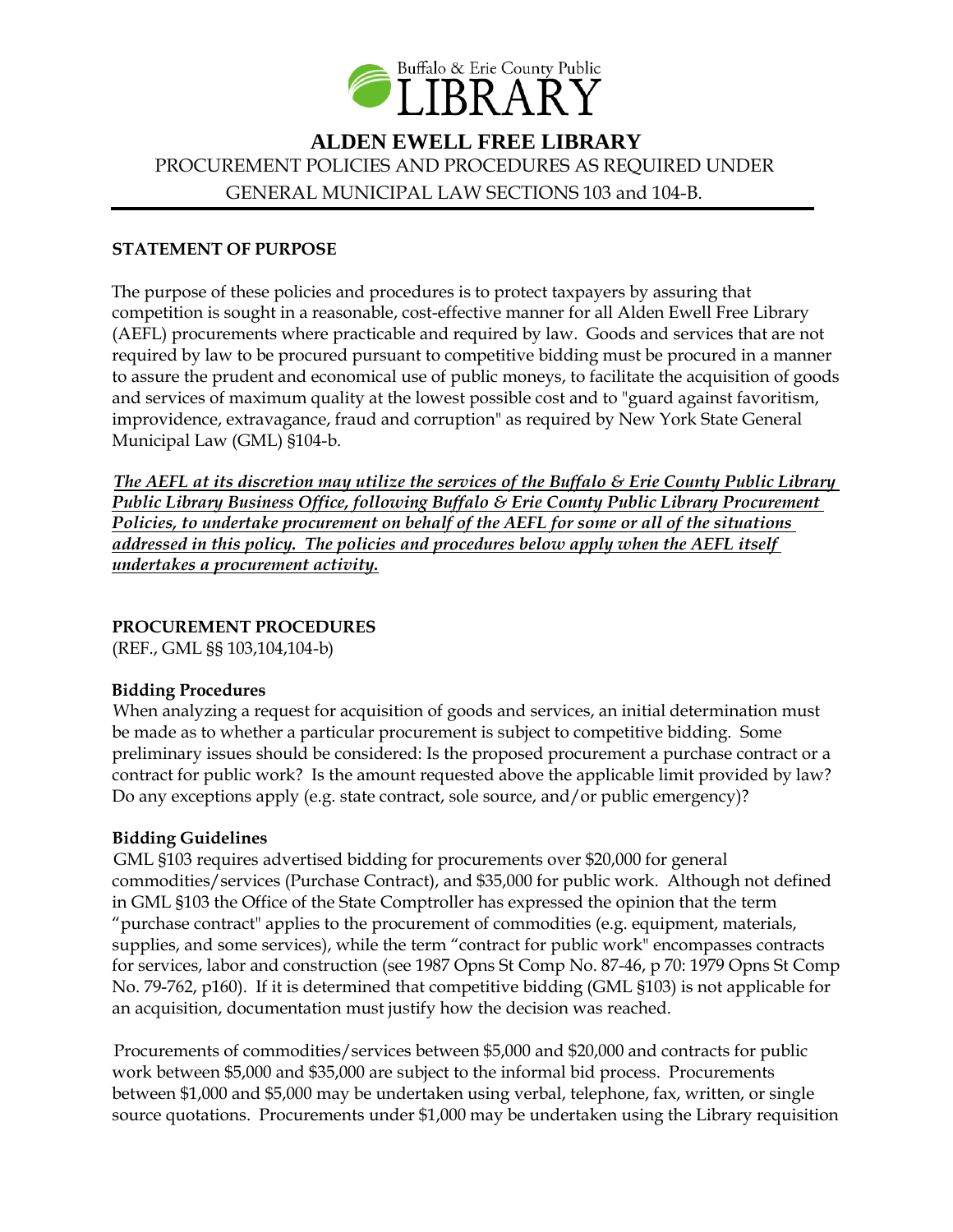for equipment and non-stock items process.

Consideration must be given to acquisitions made of the same or similar items over the course of the fiscal year where the aggregate value may exceed the competitive bidding threshold. Orders that may exceed \$5,000 over the course of the year must follow the informal bid process unless those purchases are made off current available County, State, Federal or other Municipal contracts or for other reasons bidding is not practical. Multiple purchase orders to one vendor will be allowed if that vendor has an existing Contract with AEFL/covering said purchases. All others need to comply with the applicable procedures herewith.

## **Formal Competitive Bid Process**

On purchases of \$20,000 and greater for commodities/services, and contracts for public work greater than \$35,000, the formal sealed bid process must be used. Bid specifications are prepared by the requesting unit and the AEFL Board of Trustees. Each formal bid is advertised in a newspaper with a circulation of 50,000 or greater covering the AEFL's chartered service area. In addition, all formal bids are advertised on the Internet and can be downloaded by interested parties and prospective bidders accordingly.

In determining the necessity for competitive bidding, the aggregate amount to be expended in a fiscal year for an item or commodity to be purchased, or for the same type or similar public work, must be considered. It is established that the purpose of the bidding statutes may not be frustrated or avoided by artificially splitting or breaking up contracts into lesser agreements, or entering into a series of agreements, for sums below the bidding limitations. As a general rule, items or work of the same or similar nature which are customarily provided by the same vendor or contractor should be treated as a single item for the purposes of determining whether the dollar threshold will be exceeded (see, e.g.,1992 Opns St Comp No. 92-46, p115).

# **Informal Bidding Process**

Purchases of commodities and/or services between \$5,000 and \$20,000 and contracts for public work between \$5,000 and \$35,000 will be procured by the AEFL Board of Trustees using bids first obtained from three sources where practical. Deviations from this policy must be approved by the Board of Trustees in writing, which shall become part of the purchase documentation. Purchase requisitions and/or inquiry bid files or items within this threshold will include a notation indicating the names of at least three vendors who were contacted, the name of the individuals quoting for the firm, the date contacted, and the prices quoted by the vendors. A contract award will be to the lowest responsible bidder. Informal bids may be sealed (written), facsimile (fax), or telephone quotes at the Board of Trustees ' discretion. Any exceptions to this process must be documented pursuant to the *Responsibilities/Exceptions* section of this policy.

#### **Special Purchase Situations**

In other instances where it is determined competitive bidding is not required, such as emergencies, sole source procurements, or professional services, written justification must be attached to the file. The following is a description of procedures for making these types of procurements.

Sole Source (No-Bid) Contracts: When circumstances are presented to the Board of Trustees, which serves the public interest indicating valid reasons that a request can be met by only one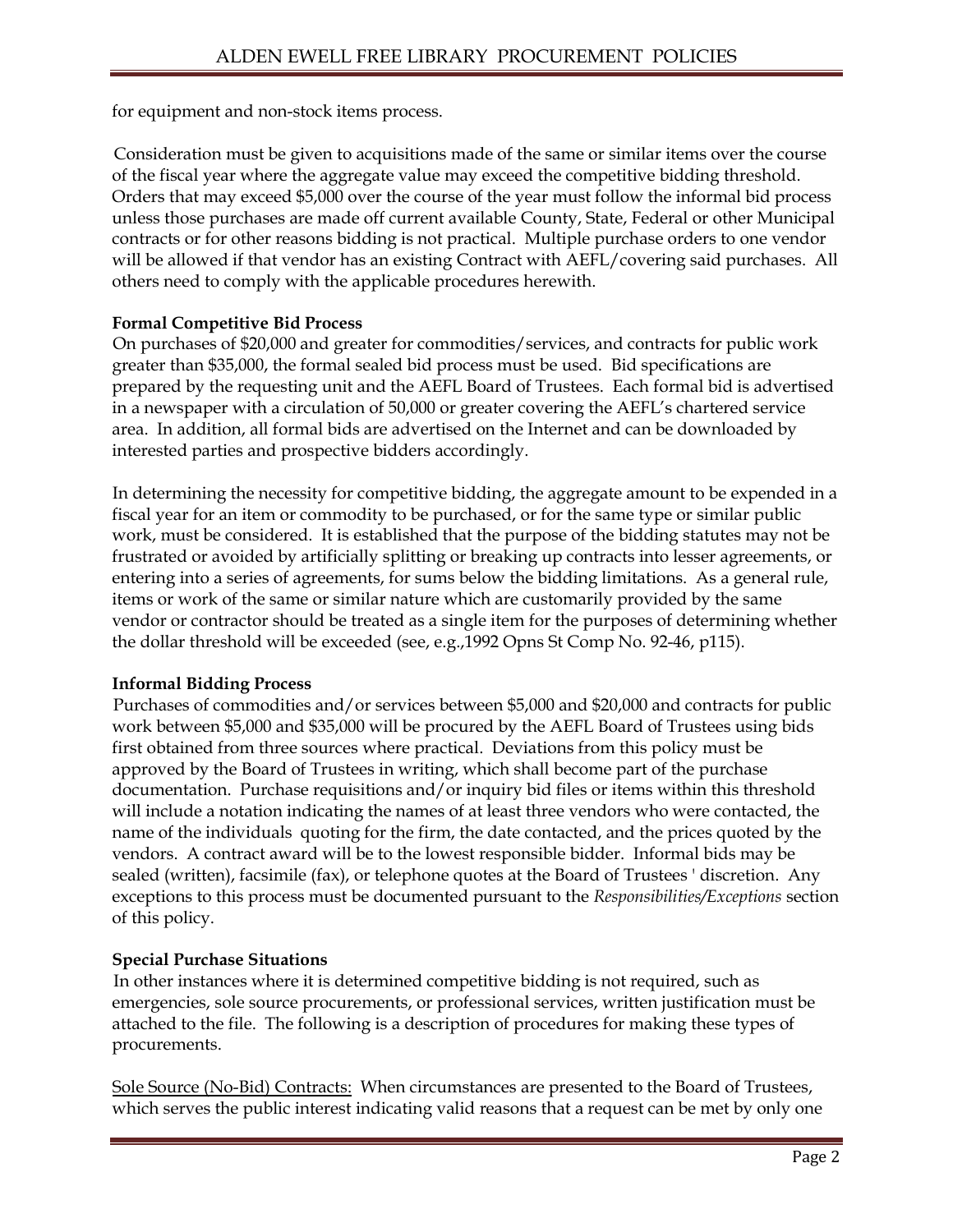qualified vendor, the Board of Trustees may waive the bidding requirement. Goods and services, which may be procured from only one source, are defined as "sole source" items. It is important to note that there must be a single supplier of the item or service and there are no substantial equivalents. Sole source situations generally exist when an item is manufactured by only one firm, and a vendor has the exclusive franchise or distributorship for an item.

To initiate a sole source purchase, Board of Trustees' staff must be confident that conditions exist in the marketplace such that the requested goods or services are available from only one supplier and no substantial equivalents exist. In making these determinations, the Board of Trustees will document the unique benefits to the AEFL of the item or service as compared to other products available in the marketplace. (See, gen.,1988 Opns St Camp No. 88-35, p 65)

Even though there is only one source of supply, the Board of Trustees' must still obtain a quotation for the vendor. Upon receipt of the properly executed quotation (written, fax, e-mail), the staff will then proceed to write the purchase order.

Since market conditions change over the years, a previously substantiated sole source may find new entrants to a formerly monopolized market. All sole sources should be verified. It can be a situation where the staff knows the marketplace has changed or it simply may be the need to verify the marketplace has not changed. It is understood that the mere likelihood that only one firm will bid is insufficient to justify sole source procurement. {1983 Opns St. Comp. No 83-124, p156)

Emergencies: GML 103(4), provides that purchases may be made without competitive bidding in the event that a public emergency arises due to an accident or other unforeseen occurrence. Emergencies do not include situations caused by a lack of planning on the part of the AEFL unit. While it will be the AEFL unit that requests an emergency purchase, the AEFL Board of Trustees with approval of the AEFL's legal counsel will determine if it qualifies as an actual emergency. AEFL legal counsel will determine if the statutory criteria are met on a case-by-case basis. If approved, the AEFL Director may issue an emergency declaration.

When circumstances support an emergency procurement, the requesting unit must submit the required written emergency declaration for the AEFL Board of Trustees or his/her designee. The requesting unit and/or Board of Trustees's staff must then locate a source for the required goods or service. The goal must always be to obtain the lowest price from the vendor who can best meet the delivery requirements. If the item is included in an AEFL and/or Buffalo & Erie County Public Library or Erie County contract listing, the contract vendor should be contacted first. Once the sources and price have been established, an emergency purchase order will be processed. It should be noted that in the event of a contract for services, the emergency contract will not exist for a term beyond the reasonable limits of the existence of the emergency situation. Similarly, in the case of an emergency involving the acquisition of commodities, the quantity acquired will be no more than needed to address the emergency situation at the time.

The procurement procedure will be the same as a routine informal or formal bid except that advertising and bidding is not required. The purchase order must state "Emergency purchase approved by (Name), AEFL Board of Trustees." A copy of the AEFL Board of Trustees' written emergency declaration must be attached to the purchase order.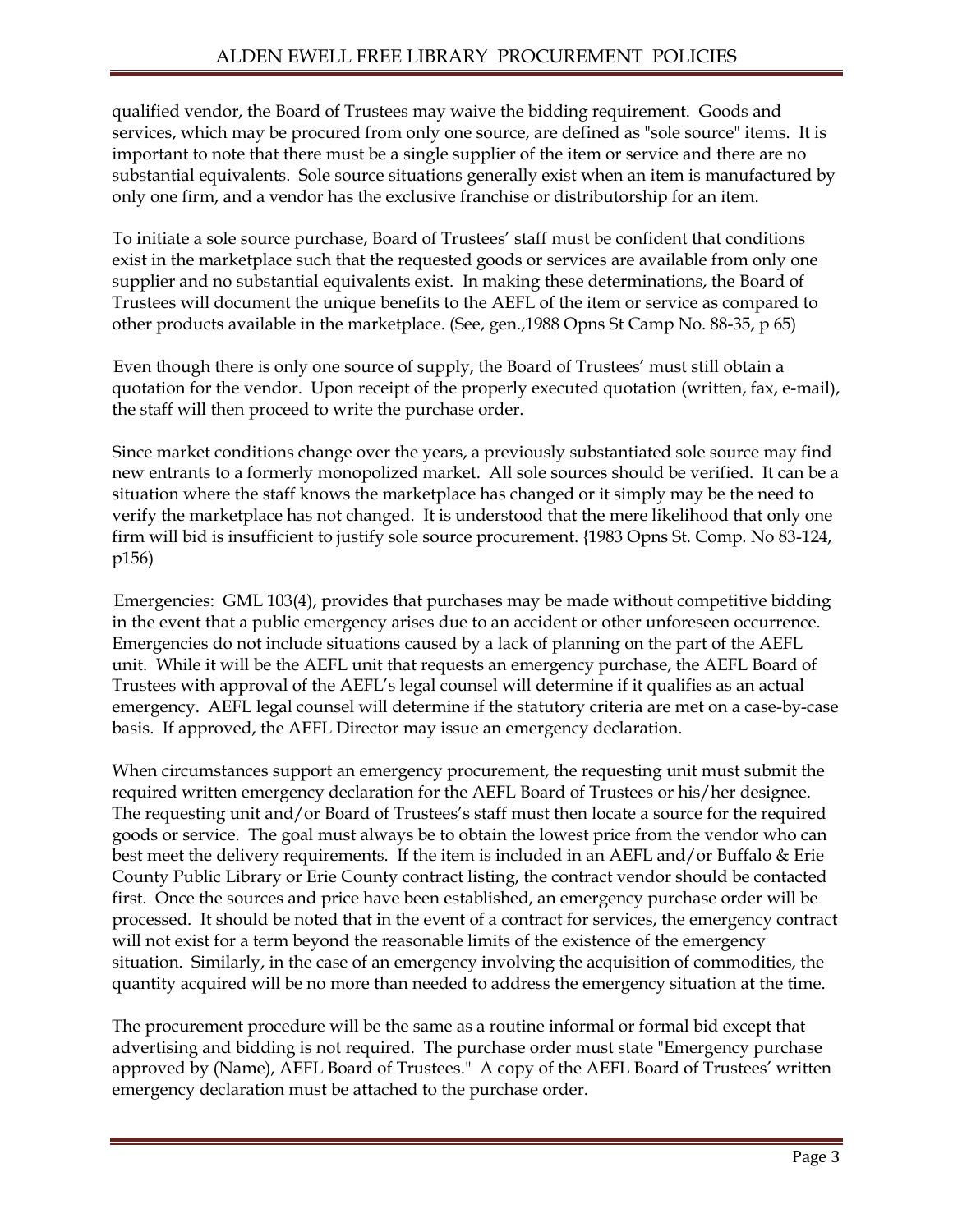Professional Services: Professional, technical or consulting services are not the type of services which may properly be the subject of competition based solely on the compliance with the objective, uniform standards of the bid specification, pursuant to a bid being awarded to the lowest responsible bidder. The determination of whether the professional service exemption is applicable must be made on a case-by-case basis, examining the particular services needed. Generally professional services include, but are not limited to, the specialized expertise of interpreters, consultants, attorneys, engineers or architects.

Contracts for professional, technical or other consultant services having a value of \$20,000 or more are procured by the use of Requests for Proposals (RFP). The AEFL Board of Trustees', subject to the review and approval of the Board of Trustees, shall advertise the Request for Proposals (RFP), and designate a committee of three to review the proposals and choose a vendor. RFPs are distributed to interested parties and are advertised on the Internet and can be downloaded by interested parties and prospective proposers accordingly. Though not required, the AEFL may also advertise in trade publications. The review committee or staff designee will select a vendor from the responses received and create a proposal to submit to the AEFL Board of Trustees for review and recommendation to the AEFL Board of Trustees, which upon review and by Resolution may provide approval to contract.

Contracts for legal counsel and professional, technical or other consultant services related to the AEFL legal issues having a value of \$20,000 or more shall be subject to review by the AEFL Board of Trustees, who may utilize an RFP process or submit written justification for the contract which shall be reviewed by the AEFL Board of Trustees, which upon review and by Resolution may provide approval to contract.

Contracts for professional, technical or other consultant services having a value of less than \$20,000 shall be subject to review and approval by the AEFL Board of Trustees, who may, within the limits of the appropriations provided therefore, contract for said services.

True Lease: Leases for real property shall not be considered a purchase or contract. True lease agreements are neither purchases nor contracts for public works and, thus, are not subject to competitive bidding under GML 103 (Exley v Village of Endicott, 21NY2d 426, 434 NYS2d992). Lease agreements require the AEFL Board of Trustees' authorization before any procurement activity can begin. Documentation for the leasing versus purchasing decision should be made and should include a cost benefit analysis. Final approval to authorize entering into a lease with an annual value of \$20,000 or more shall be by Resolution adopted by the AEFL Board of Trustees. The competitive bidding statutes cannot be circumvented by casting an agreement which is truly a purchase or a contract for public work in terms of a lease.

Insurance: Insurance requirements for vendors are to be reviewed and approved by the AEFL's legal counsel on a periodic basis. The purchase of insurance is to be conducted through the AEFL Board of Trustees or their designee in consultation with the AEFL's legal counsel.

Second Hand Equipment acquired from other government agencies: The requesting AEFL unit must have approval from the appropriate outside government official as well as budgetary approval from the Board of Trustees before the purchase of surplus and second hand supplies, material or equipment is initiated. The AEFL Board of Trustees will verify that the purchase price is fair through market price comparisons via industry publications and other procurement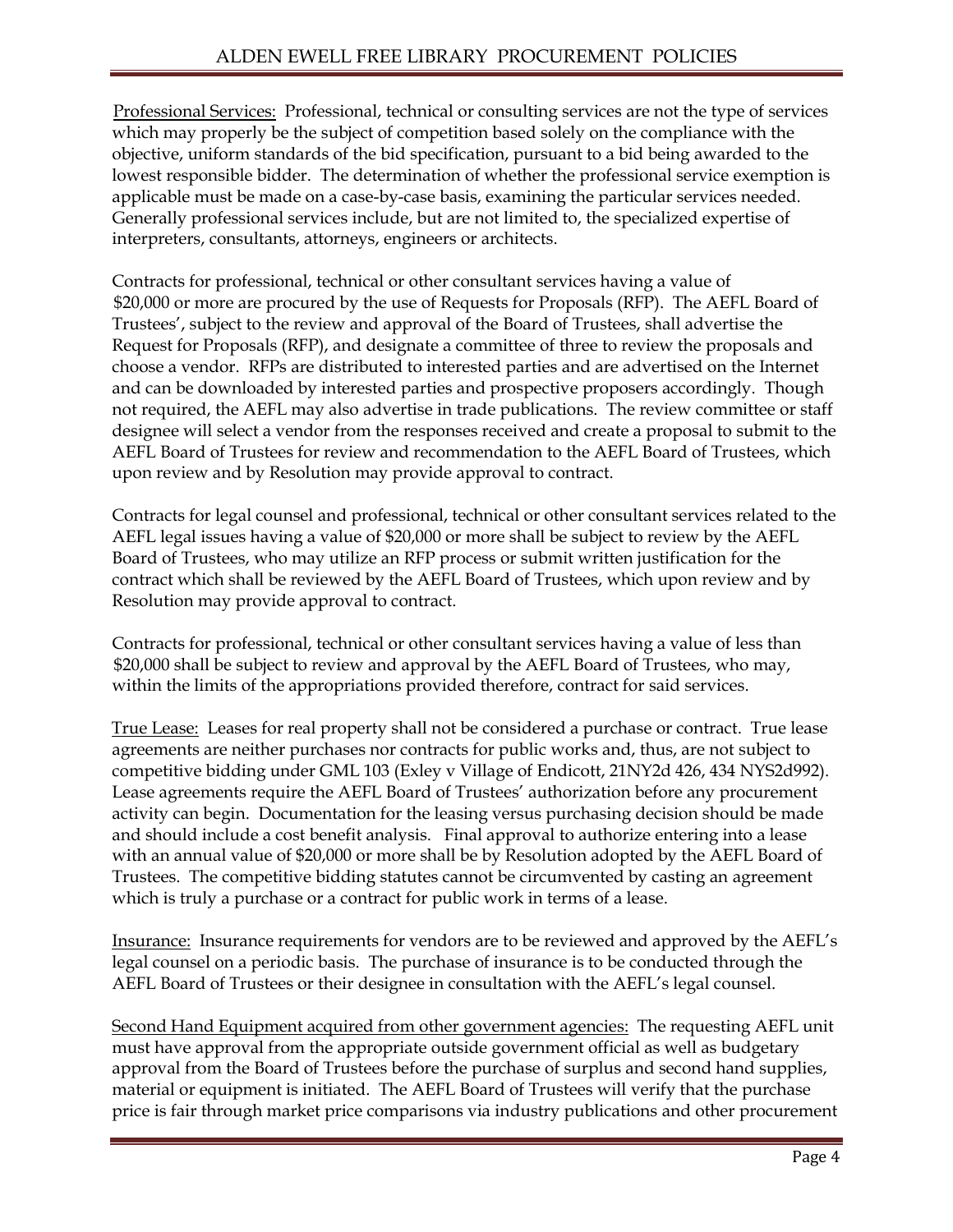sources. Competitive bidding is not required according to GML §103 (6) (21 Opns St comp, 1965, p 615).

## **Single Source Purchases (\$1000 to \$5000)**

For purchases between \$1000 and \$5000, the AEFL Board of Trustees has the option to award a purchase order to a single source vendor, usually recommended by the requesting unit. It is the Board of Trustees' responsibility to ensure that the purchase price is fair through price comparisons from available sources. If there is reason to believe that the price quote is not within an acceptable range for the product or products in question, the Board of Trustees may request an informal quote or bid using the Informal Bidding Process.

#### **Exempted from GML 103, 104-b**

Procurements from Industries for the Blind or Industries for the Disabled (NYSID – See also State Finance Law, §162), New York State Correctional lndustries (CORCRAFT – See also Correction Law, §§ 184,186), and Federal, State, or Local contracts are exempted from GML 103 competitive bidding and GML 104-b purchasing policies. Although General Municipal Law exempts these types of purchases from the requirements of written or verbal quotations, use of the exemption must be documented with relevant information and/or copies of Federal, State or Local contracts.

#### **Responsibilities/Exceptions**

The Board of Trustees is the responsible Purchasing Agent for the AEFL. The Board of Trustees and AEFL staff are responsible for following the policies and procedures described herein and all relevant laws as they pertain to competitive bidding. (GML §104-b (2)(f)). If an award is made to a vendor other than the lowest price offered, written documentation stating the basis for such award and a justification that the award is in the best interest of the AEFL, must be provided to and retained by the AEFL Board of Trustees.

#### **Updating Policies and Procedures**

The AEFL Board of Trustees shall review this policy and procedures at least annually (GML  $$104-b (3),(4)$ ).

#### **Unintentional Failure to Comply**

The unintentional failure to comply with the provisions of GML 104-b shall not be grounds to void action taken or give rise to a cause of action against the Alden Ewell Free Library or any officer or employee thereof. (GML §104-b (5))